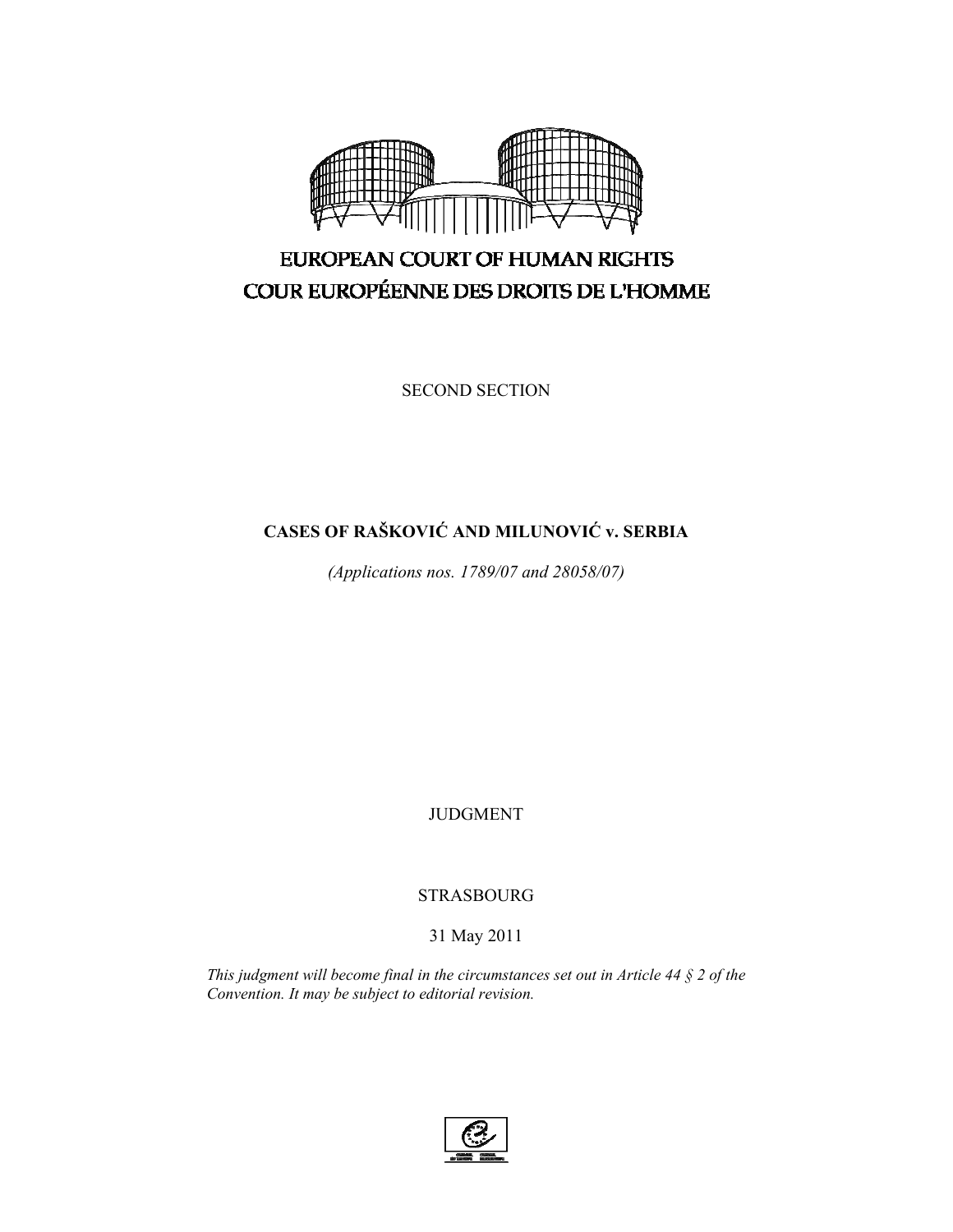## **In the cases of Rašković and Milunović v. Serbia,**

The European Court of Human Rights (Second Section), sitting as a chamber composed of:

 Françoise Tulkens, *President,*  David Thór Björgvinsson, Dragoljub Popović, Giorgio Malinverni, András Sajó, Guido Raimondi, Paulo Pinto de Albuquerque, *judges,*

and Françoise Elens-Passos, *Deputy Section Registrar,*

Having deliberated in private on 10 May 2011,

Delivers the following judgment, which was adopted on that date:

## PROCEDURE

1. The case originated in two applications (nos. 1789/07 and 28058/07) against the Republic of Serbia lodged with the Court under Article 34 of the Convention for the Protection of Human Rights and Fundamental Freedoms ("the Convention") by two Serbian nationals, Ms Zorica Rašković ("the first applicant") and Ms Dana Milunović, formerly Popović, ("the second applicant"), on 14 December 2006 and 25 June 2007 respectively.

2. The first applicant was represented by Ms R. Garibović, while the second applicant was represented by Ms M. Popović and Ms R. Garibović, lawyers practising in Novi Pazar. The Serbian Government ("the Government") were represented by their Agent, Mr S. Carić.

3. The applicants alleged that the State had infringed with their right from Article 6 § 1 of the Convention and Article 1 of Protocol No. 1 to the Convention, due to the failure to enforce final domestic judgments rendered in their favour.

4. On 1 September 2009 the President of the Second Section decided to give notice of the application to the Government. It was also decided to rule on the admissibility and merits of the application at the same time (Article 29 § 1).

## THE FACTS

## I. THE CIRCUMSTANCES OF THE CASE

5. The facts of the cases, as submitted by the parties, may be summarised as follows.

6. The applicants, Ms Zorica Rašković and Ms Dana Milunović, were born in 1961 and 1953 respectively and live in Novi Pazar.

7. Both applicants were employed by Pamučna predionica DOO from Novi Pazar (hereinafter "the debtor"). On 14 January 2001 and 15 May 1996 they were respectively placed on compulsory paid leave until such time when normal production could be resumed and the debtor's business performance had improved sufficiently.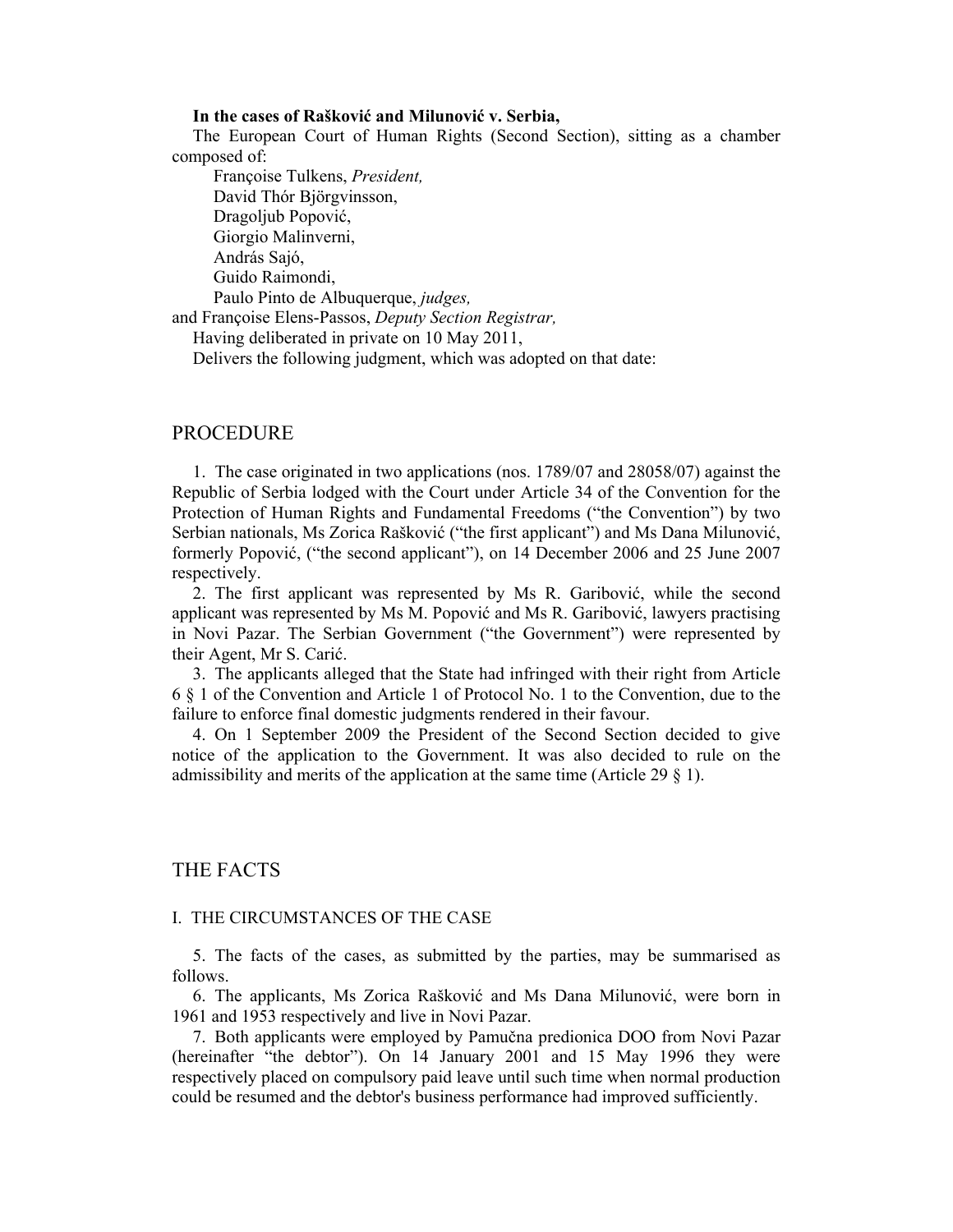8. Whilst on this leave, in accordance with the relevant domestic legislation, the applicants were entitled to a significantly reduced monthly income, as well as the payment of their pension, disability and other social security contributions.

9. Since the debtor failed to fulfil these obligations, the applicants brought numerous separate civil claims before the Municipal Court (*Opštinski sud*) in Novi Pazar (hereinafter "the Municipal Court").

10. On an unspecified date the debtor's mother company (see paragraph 62 below) proposed the Redundant Employees Programme (*Program rešavanja viška zaposlenih–* hereinafter "the redundancy programme"). The redundancy programme set out the criteria for determining redundant employees and, once declared redundant, provided them with two options for benefits: to receive a single redundancy payment from the employer (*otpremnina*); or to claim monthly unemployment benefits from the social security of the State (*novčana naknada*). These benefits were provided for all employees, regardless of whether they had any other outstanding claim towards the company.

## **A. As regards the first applicant**

#### *1. First set of proceedings*

11. On 7 October 2004 the Municipal Court ruled in favour of the applicant. On 23 December 2004 the Municipal Court supplemented this judgment, and ultimately ordered the debtor to pay to the applicant:

i. the monthly paid leave benefits (*minimalna zarada*) due from 1 August 2001 to 31 July 2004 (RSD 155,002 in all<sup>1</sup>; EUR 2,400 at the relevant time<sup>2</sup>), indexed in accordance with the relevant regulations, together with statutory interest;

ii. RSD 7,800 (EUR 100) for her legal costs; and

iii. the pension and disability insurance contributions ("*doprinosi za penzijsko i invalidsko osiguranje*") due from 1 January 1997 to 19 July 2004.

12. On 18 July 2005 this judgment became final.

13. On 24 December 2004 the applicant filed a request for its enforcement, in relation to the payment of paid leave benefits and costs, proposing that it be carried out either by means of a bank transfer or through auctioning the debtor's specified movable and/or immovable assets.

14. On 24 January 2005 the Municipal Court accepted the applicant's request and issued an enforcement order, at the same time awarding the applicant the additional amount of RSD 2,400 in respect of enforcement costs (EUR 30).

15. On 29 July 2005 the applicant filed an identical enforcement request, which was accepted on 22 September 2005. She was awarded another RSD 2,800 (EUR 35) in respect of enforcement costs.

<sup>&</sup>lt;sup>1</sup> The total sums specified in this judgment are given nominally, and any interest awarded domestically is to be calculated from the time each monthly payment became due.

 $2^{2}$  The amounts in Euro are given for reference only, based on an approximate average value at the relevant time.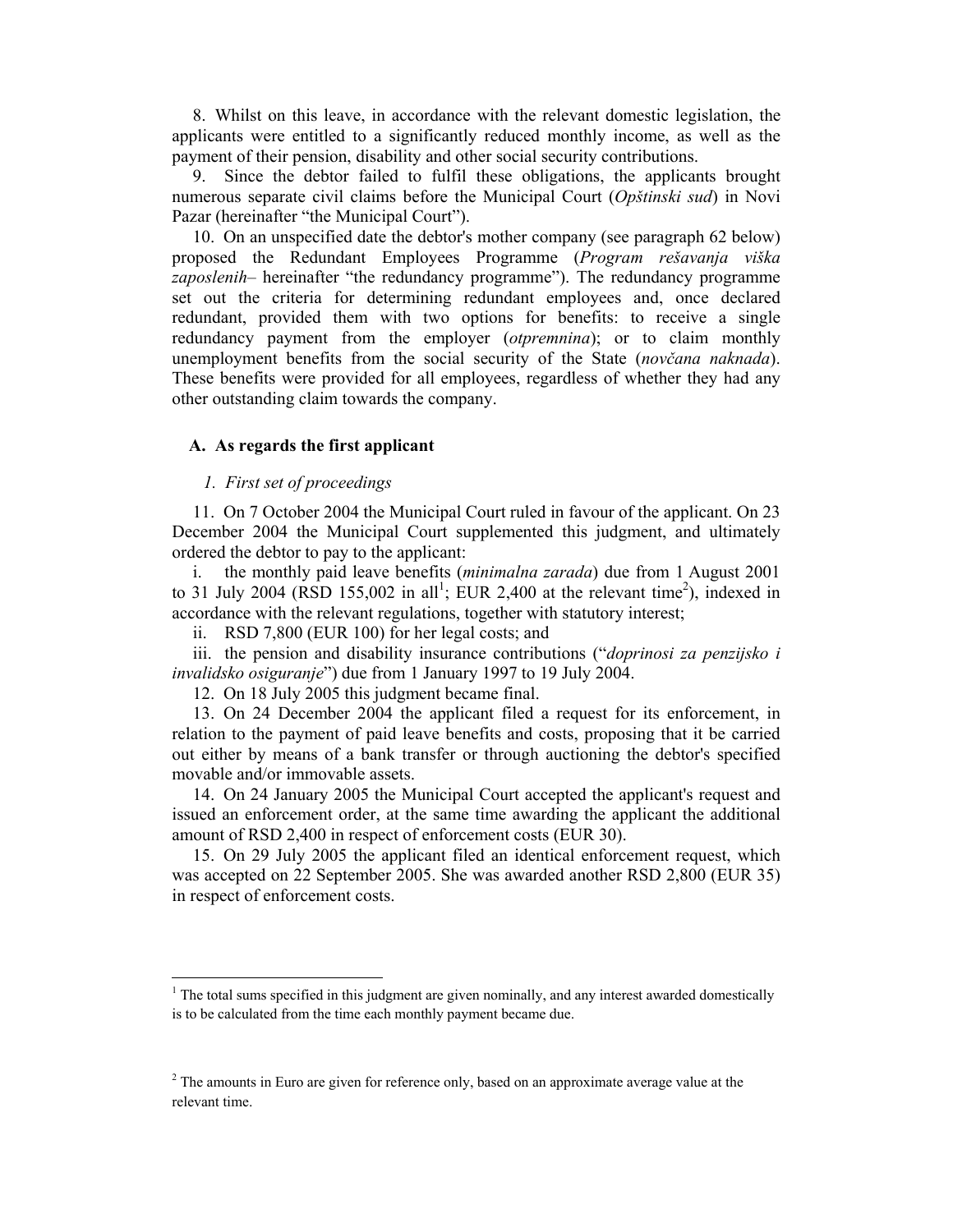## *2. Second set of proceedings*

16. On 18 August 2005 the Municipal Court ruled in favour of the applicant and ordered the debtor to pay her:

i. the monthly paid leave benefits due from 1 August 2004 to 30 June 2005 (RSD 70,533 in all; EUR 900), indexed in accordance with the relevant regulations, together with statutory interest;

ii. RSD 9,750 (EUR 120) for her legal costs; and

iii. the pension and disability insurance contributions due from 27 July 2004 to 18 August 2005.

17. The judgment of 18 August 2005 became final on 31 January 2006.

18. On 8 February 2006 the applicant filed a request for its enforcement, in relation to the payment of paid leave benefits and costs, proposing that it be carried out either by means of a bank transfer or through auctioning the debtor's specified movable and/or immovable assets.

19. On 16 February 2006 the Municipal Court accepted her enforcement request, also awarding her RSD 2,250 (EUR 25) in respect of enforcement costs.

## *3. Third set of proceedings*

20. On 13 July 2006 the Municipal Court ruled in favour of the applicant and ordered the debtor to pay her:

i. the monthly paid leave benefits due from 1 July 2005 to 31 May 2006 (RSD 82,824,20 in all; EUR 1,000), indexed in accordance with the relevant regulations, together with statutory interest;

ii. RSD 11,700 (EUR 140) for her legal costs; and

iii. the pension and disability insurance contributions due from 18 August 2005 to 31 May 2006.

21. The judgment of 18 August 2005 became final on 10 August 2006.

22. On 25 August 2005 the applicant filed a request for its enforcement, in relation to the payment of paid leave benefits and costs, proposing that it be carried out either by means of a bank transfer or through auctioning the debtor's specified movable and/or immovable assets.

23. On 29 August 2006 the Municipal Court accepted her enforcement request, also awarding her RSD 2,700 (EUR 32) in respect of enforcement costs.

#### *4. Fourth set of proceedings*

24. On 26 March 2007 the Municipal Court ruled in favour of the applicant and ordered the debtor to pay her:

i. the monthly paid leave benefits due from 1 June 2006 to 15 November 2006 (RSD 42,805 in all; EUR 500), indexed in accordance with the relevant regulations, together with statutory interest;

ii. RSD 5,400 (EUR 65) for her legal costs; and

iii. the pension and disability insurance contributions due from 1 June 2006 to 15 November 2006.

25. The judgment of 18 August 2005 became final on 16 April 2007.

26. On 18 May 2007 the applicant filed a request for its enforcement, in relation to the payment of paid leave benefits and costs, proposing that it be carried out either by means of a bank transfer or through auctioning the debtor's specified movable and/or immovable assets.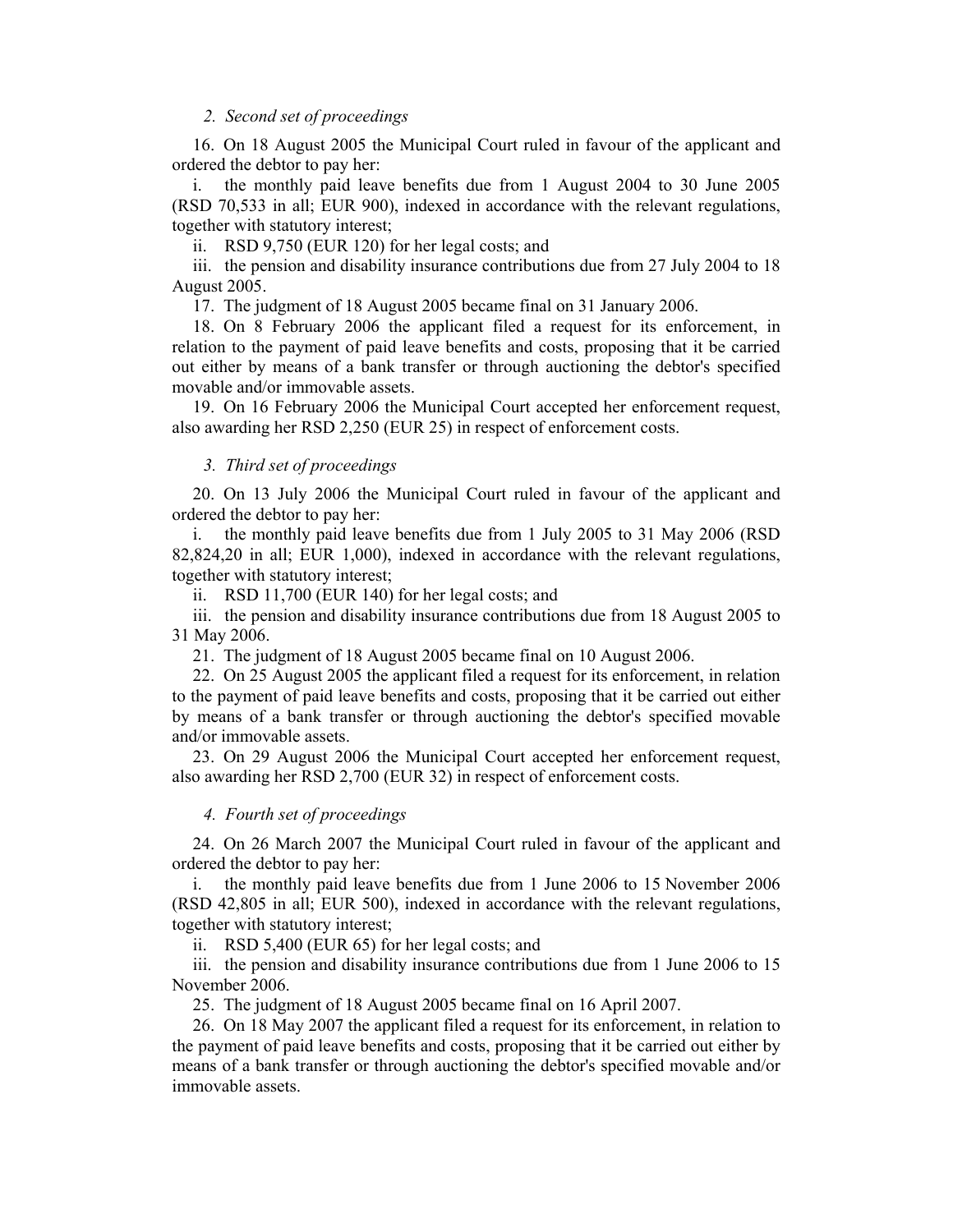27. On 23 May 2007 the Municipal Court accepted her enforcement request, also awarding her RSD 2,700 (EUR 32) in respect of enforcement costs.

## *5. Termination of the applicant's employment*

28. On 5 December 2005 the applicant made a statement, in accordance with the redundancy programme (see paragraph 10 above) whereby she opted for the single redundancy payment.

29. On 15 November 2006 the mother company issued a decision terminating the applicant's employment as of 20 November 2006, and stating that as of that date all rights and obligations arising from her employment were terminated.

30. On 21 November 2006 the mother company paid the applicant RSD 299,700 of redundancy pay, in accordance with the statement of 5 December 2005 and the decision of 15 November 2006.

31. On 9 February 2007, the contributions for pension and disability insurance for the entire period due were paid.

#### **B. As regards the second applicant**

#### *1. First set of proceedings*

32. On 22 June 2004 the Municipal Court ruled in favour of the applicant and ordered the debtor to pay her:

i. the guaranteed pay (*"garantovana zarada*") due from 15 May 1996 to 31 May 2001, and the monthly paid leave benefits due from 1 June 2001 to 31 May 2004, indexed in accordance with the relevant regulations (RSD 150,691 in all; EUR 2,100), together with statutory interest; and

ii. RSD 7,800 (EUR 210) for her legal costs.

33. On 19 July 2004 this judgment became final.

34. On 31 October 2004 the applicant filed a request for its enforcement, in relation to the payment of paid leave benefits and costs, proposing that it be carried out either by means of a bank transfer or through auctioning the debtor's specified movable and/or immovable assets.

35. On 31 October 2004 the Municipal Court accepted the applicant's request and issued an enforcement order, and awarded her RSD 3,600 (EUR 50) in respect of enforcement costs.

## *2. Second set of proceedings*

36. On 12 January 2005 the Municipal Court ruled in favour of the applicant and ordered the debtor to pay her:

i. the monthly paid leave benefits due from 1 June 2004 to 31 October 2004, indexed in accordance with the relevant regulations (total amount of RSD 29,816; EUR 375), together with statutory interest; and

ii. RSD 9,750 (EUR 120) for her legal costs; and

iii. the pension and disability insurance contributions due from 1 September 2004 to 1 December 2004.

37. On 18 July 2004 this judgment became final.

38. On 22 July 2005 the applicant filed a request for its enforcement, proposing that it be carried out either by means of a bank transfer or through auctioning the debtor's specified movable and/or immovable assets.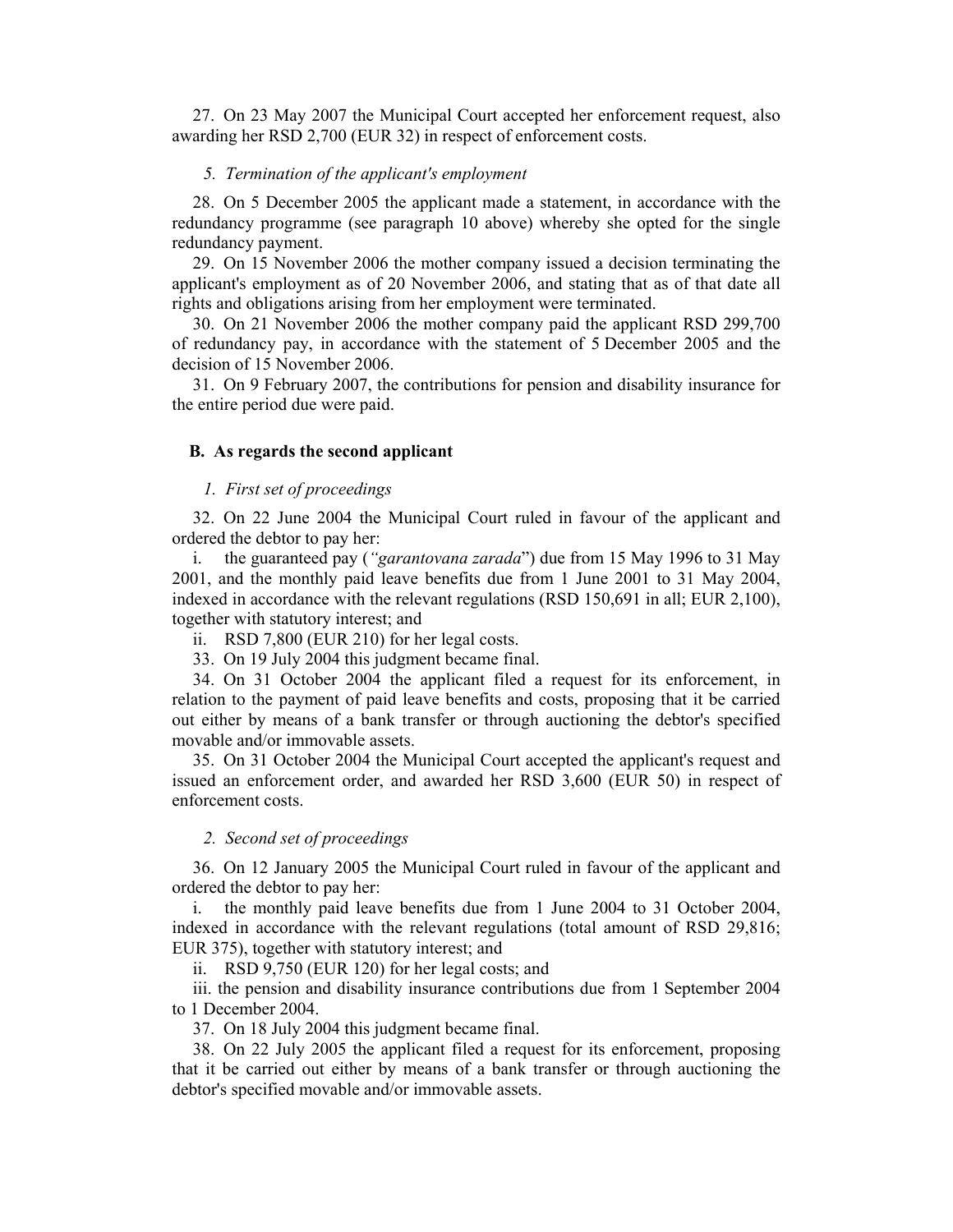39. On 26 September 2005 the Municipal Court accepted the applicant's request and issued an enforcement order, additionally awarding her RSD 3,600 (EUR 40) in respect of the costs of enforcement.

40. On 27 November 2006 the Municipal Court established that the applicant had withdrawn the part of her enforcement request regarding the payment of contributions for social and pension insurance, and terminated the enforcement of the judgment of 12 January 2005 in this part.

## *3. Third set of proceedings*

41. On 26 April 2005 the Municipal Court ruled in favour of the applicant and ordered the debtor to pay her:

i. the monthly paid leave benefits due from 1 June 2004 to 31 October 2004 (total of RSD 37,209; EUR 450), together with statutory interest;

ii. RSD 9,750 (EUR 120) for her legal costs; and

iii. the pension and disability insurance contributions due from 1 September 2004 to 1 April 2005.

42. On 20 May 2005 this judgment became final.

43. On 23 June 2005 the applicant filed a request for its enforcement, proposing that it be carried out either by means of a bank transfer or through auctioning the debtor's specified movable and/or immovable assets.

44. On 26 September 2005 the Municipal Court accepted the applicant's request and issued an enforcement order, additionally awarding her RSD 2,250 (EUR 25) in respect of enforcement costs.

45. On 27 November 2006 the Municipal Court established that the applicant had withdrawn the part of her enforcement request regarding the payment of contributions for social and pension insurance, and terminated the enforcement of the judgment of 26 April 2005 in this part.

## *4 Fourth set of proceedings*

46. On 15 March 2006 the Municipal Court ruled in favour of the applicant and ordered the debtor to pay her:

i. the monthly paid leave benefits due from 1 May 2005 to 31 December 2005 (total of RSD 54,464; EUR 625), together with statutory interest;

ii. RSD 11,700 (EUR 150) for her legal costs; and

iii. the pension and disability insurance contributions due from 1 May 2005 to 31 December 2005.

47. On 10 April 2006 this judgment became final.

48. On 19 May 2006 the applicant filed a request for its enforcement, in relation to the payment of paid leave benefits and costs, proposing that it be carried out either by means of a bank transfer or through auctioning the debtor's specified movable and/or immovable assets.

49. On 23 May 2006 the Municipal Court accepted the applicant's request and issued an enforcement order, additionally awarding her RSD 3,600 (EUR 40) in respect of enforcement costs.

#### *5. Fifth set of proceedings*

50. On 28 August 2006 the Municipal Court ruled in favour of the applicant and ordered the debtor to pay her: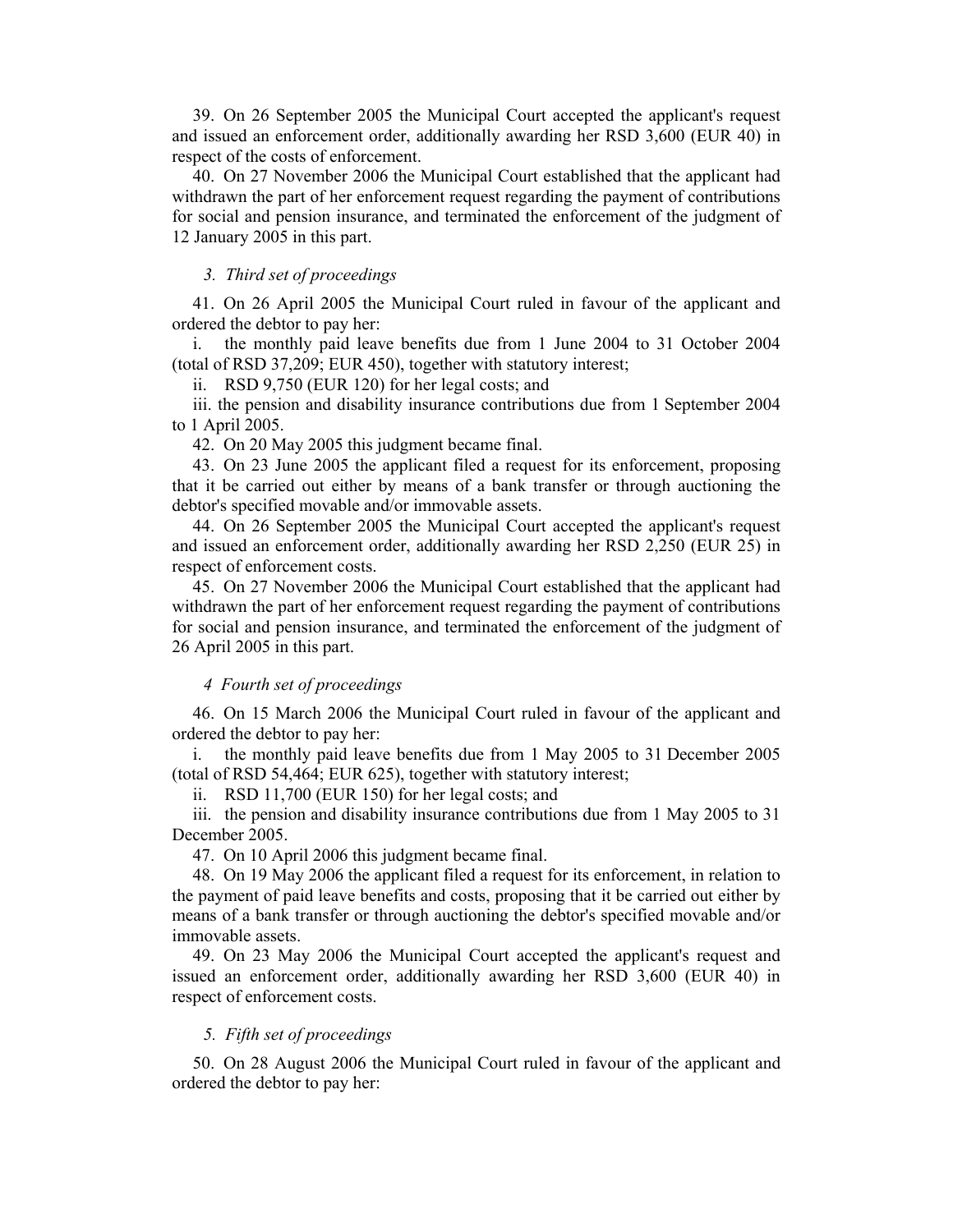i. the monthly paid leave benefits due from 1 January 2006 to 30 April 2006 (total of RSD 31,280, EUR 375), together with statutory interest;

ii. RSD 5,400 (EUR 65) for her legal costs; and

iii. the pension and disability insurance contributions due from 1 January 2006 to 1 May 2006.

51. On 20 October 2006 this judgment became final.

52. On 31 October 2006 the applicant filed a request for its enforcement, in relation to the payment of paid leave benefits and costs, proposing that it be carried out either by means of a bank transfer or through auctioning the debtor's specified movable and/or immovable assets.

53. On 2 November 2006 the Municipal Court accepted the applicant's request and issued an enforcement order, additionally awarding her RSD 1,800 (EUR 20) in respect of enforcement costs.

#### *6. Sixth set of proceedings*

54. On 28 March 2007 the Municipal Court ruled in favour of the applicant and ordered the debtor to pay her:

i. the monthly paid leave benefits due for May and June 2006 (total of RSD 17,639; EUR 220), together with statutory interest;

ii. RSD 11,700 (EUR 150) for her legal costs; and

iii. the pension and disability insurance contributions due from 1 May 2006 to 4 July 2006.

55. On 4 June 2007 this judgment became final.

56. On 12 June 2007 the applicant filed a request for its enforcement, in relation to the payment of paid leave benefits and costs, proposing that it be carried out either by means of a bank transfer or through auctioning the debtor's specified movable and/or immovable assets.

57. On 15 June 2007 the Municipal Court accepted the applicant's request and issued an enforcement order, additionally awarding her RSD 1,800 (EUR 20) in respect of the costs of enforcement.

#### *7. Termination of the applicant's employment*

58. On 9 December 2005 the applicant made a statement, in accordance with the redundancy programme (see paragraph 10 above) with which she opted for the single redundancy payment.

59. On 3 July 2007 the mother company issued a decision terminating the applicant's employment as of 4 July 2007, and as of that date all rights and obligations arising from her employment were terminated.

60. On 4 July 2007 the mother company paid the applicant RSD 299,700 of redundancy pay, in accordance with the statement of 9 December 2005 and the decision of 3 July 2007.

61. On 9 February 2007 the contributions for pension and disability insurance for the entire period due were paid.

### **C. The debtor's status**

62. The debtor is a limited liability company owned by the "Raška Hoding Kompanija" ("the mother company"). As of April 2010, the debtor still consisted of predominantly socially-owned and State-owned capital.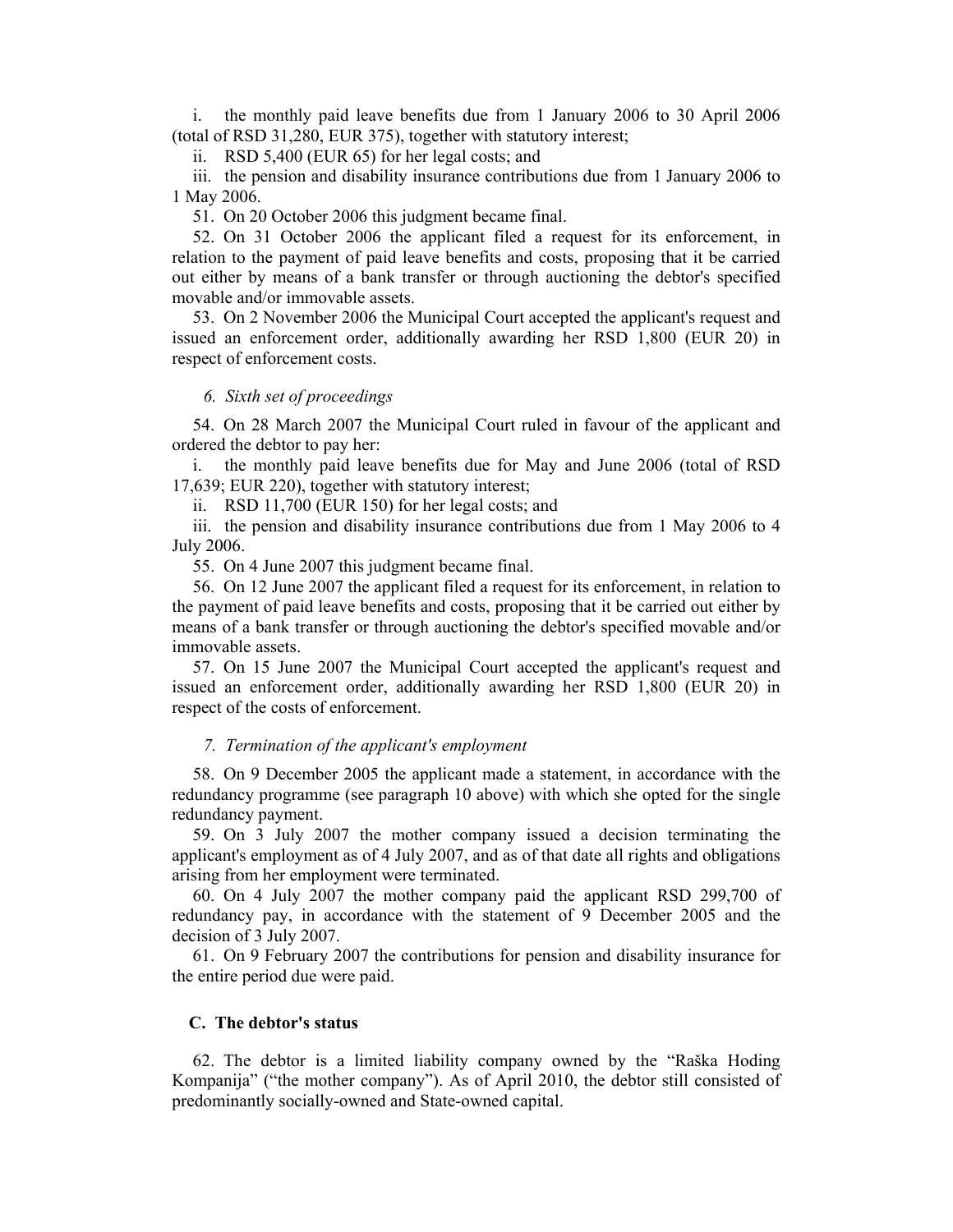63. On 5 November 2004 the mother company was ordered to undergo restructuring, which is still ongoing. Regardless of the formal status "under restructuring", none of the applicants' enforcement proceedings was ever formally suspended or terminated on these grounds.

## II. RELEVANT DOMESTIC LAW AND PRACTICE

#### **A. Relevant domestic law**

64. The relevant domestic law is set out in the Court's judgments of *R. Kačapor and Others v. Serbia* (nos. 2269/06, 3041/06, 3042/06, 3043/06, 3045/06 and 3046/06, 15 January 2008, §§ 57-82); *Vlahović v. Serbia* (no. 42619/04, §§37-47, 16 December 2008); *Crnišanin and Others v. Serbia* (nos. 35835/05, 43548/05, 43569/05 and 36986/06, 13 January 2009, §§100-104); and *EVT Company v. Serbia* (no. 3102/05, §§ 26 and 27, 21 June 2007).

## **B. Practice of the Constitutional Court of Serbia**

65. In its decisions of 29 November 2009 and 4 December 2009, the Constitutional Court of Serbia (cases no. Už-95/2008 and Už-143/2007) examined the complaints of persons who had previously been employed with one of the companies within the "Raška" holding company, and whose employment had been terminated in accordance with the redundancy programme. The appellants had requested the Municipal Court to order the company to pay them monthly paid leave benefits. The Municipal Court and District Court in Novi Pazar had rejected their respective claims because, *inter alia,* they had already claimed their entitlement under the redundancy programme. The Constitutional Court found that the employees were entitled to enjoy the rights arising from both the redundancy programme and the outstanding claims from their employment, prior to its termination. Thus, the bare fact that the appellants in those cases had agreed to enjoy benefits from the redundancy programme could not be interpreted to mean that they had waived the right to the monthly paid leave benefits previously due, and the courts had to examine whether those benefits had indeed been paid or not.

## THE LAW

## I. JOINDER OF THE APPLICATIONS

66. The Court considers that, in accordance with Rule 42 § 1 of the Rules of Court, the applications should be joined, given their similar factual and legal background.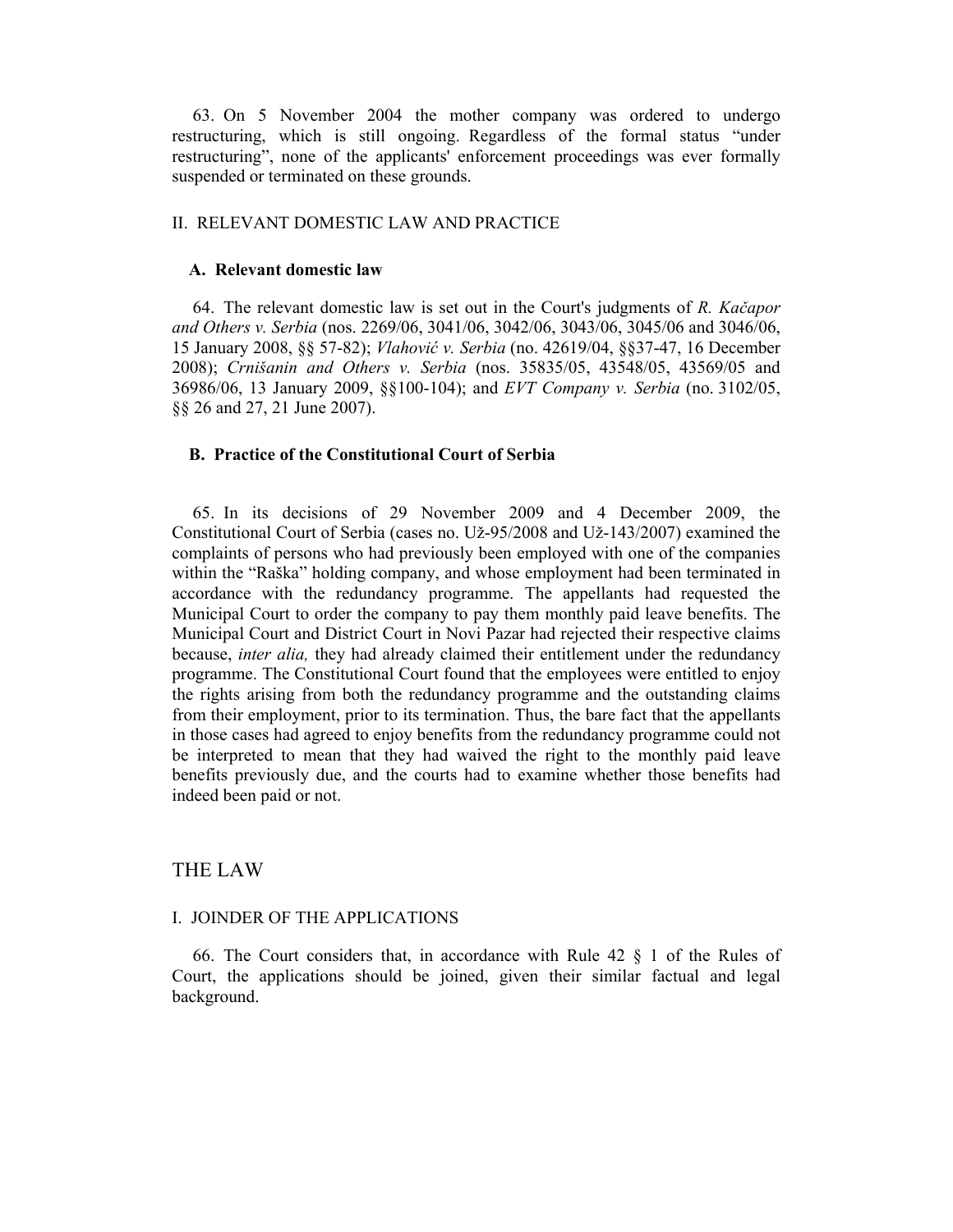## II. ALLEGED VIOLATION OF ARTICLE 1 OF PROTOCOL NO. 1 TO THE **CONVENTION**

67. The applicants complained that the State had infringed their right to the peaceful enjoyment of their possessions, as guaranteed by Article 1 of Protocol No. 1 to the Convention, which in its relevant part, reads as follows:

"Every natural or legal person is entitled to the peaceful enjoyment of his possessions. No one shall be deprived of his possessions except in the public interest and subject to the conditions provided for by law and by the general principles of international law."

### **A. Admissibility**

68. The Court notes that the applications are not manifestly ill-founded within the meaning of Article 35 § 3 of the Convention. It further notes that they are not inadmissible on any other grounds. They must therefore be declared admissible.

## **B. Merits**

69. The Government contended that there had been no violation of Article 1 of Protocol No. 1 to the Convention. Apart from the arguments which have already been discussed by the Court in similar cases (see *R. Kačapor and Others*, cited above, and *Vlahović*, cited above)*,* the Government also submitted that since the restructuring had been ordered in the public interest, the enforcement of the judgments had been suspended in accordance with the law, as well as in line with the Court's case-law, since Article 1 of Protocol No. 1 does not guarantee a right to full compensation in all circumstances (*Lithgow and Others v. the United Kingdom*, 8 July 1986, § 121, Series A no. 102). Furthermore, they maintained that by accepting the redundancy pay from the programme, the applicants in the present cases had waived the rights arising from the judgments on their claims, as was the case with the third applicant in the *Grišević* case (*Grišević and Others v. Serbia*, nos. 16909/06, 38989/06 and 39235/06, § 52, 21 July 2009), and thus had no pecuniary entitlement.

70. The applicants maintained their claims, submitting that, apart from never having waived their rights arising from the judgments, in accordance with the practice of the Constitutional Court, they were still entitled to enjoy the rights arising from the final judgments in their cases, even though they had been granted the rights arising from the redundancy programme.

71. The Serbian Government have consistently been held responsible for the nonenforcement of judgments rendered against companies predominantly comprised of socially-owned capital (see, for example, *R. Kačapor and Others*, cited above; and *Grišević and Others*, cited above), it being understood that the same conclusion applies, *a fortiori*, in respect of companies where there has been a subsequent change in their respective capital share structure resulting in the predominance of Stateowned and socially-owned capital. The Court finds no particular circumstances in the instant case which would require a departure from this case-law. In this regard, the Court has also already considered the circumstances regarding the restructuring of socially-owned companies, (see *R. Kačapor and Others,* cited above, §§ 97 and 98, and *Crnišanin and Others v. Serbia*, nos. 35835/05, 43548/05, 43569/05 and 36986/06, §§ 101-104, 13 January 2009), and finds no reason not to apply the same approach to the same arguments in this particular context. In addition, the Court considers the present case, where the impugned claim is made in relation to the non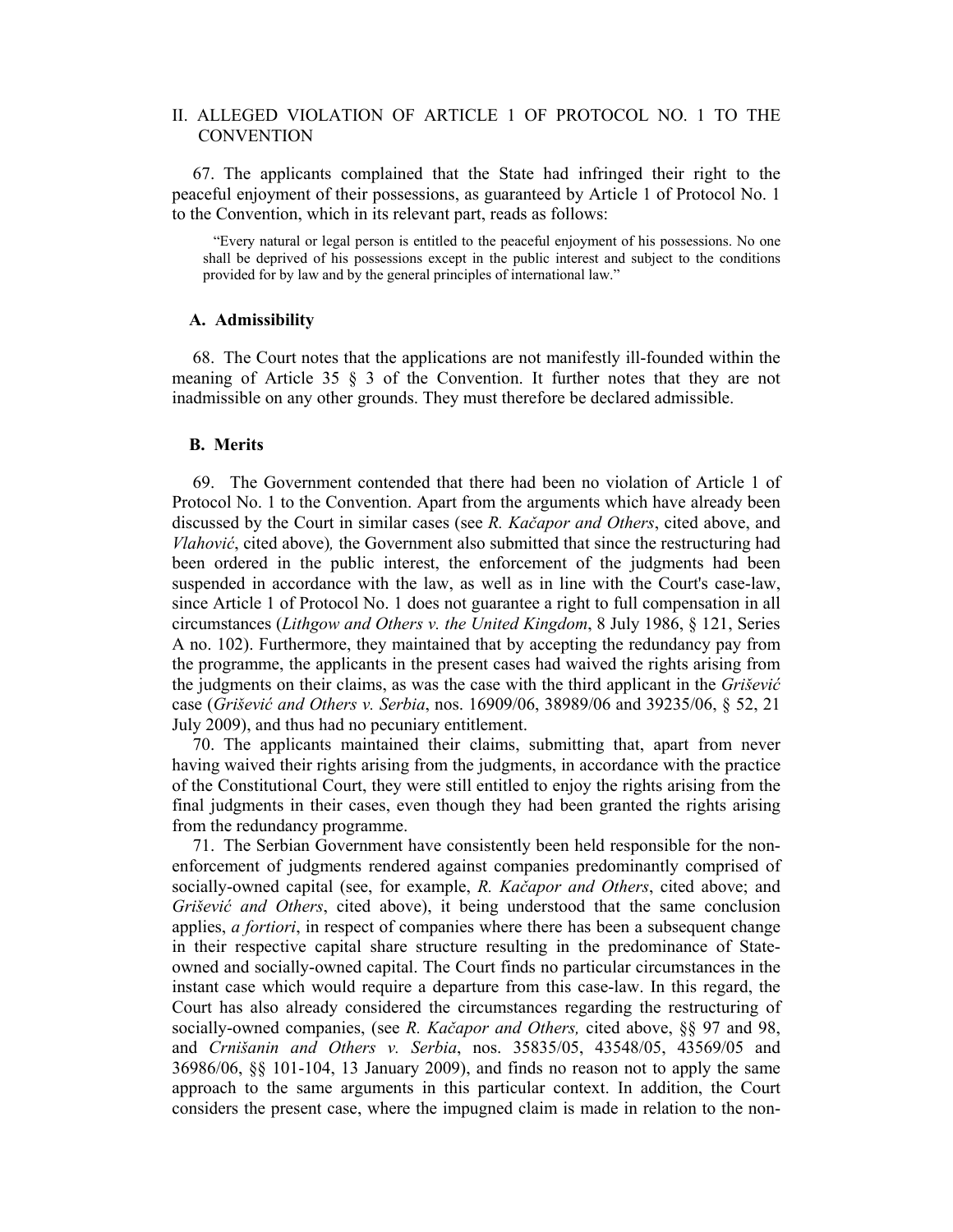enforcement of a judgment rendered against a socially-owned company, to be clearly distinguishable from that of *Lithgow and Others*, to which the Government referred (see paragraph 69 above). However, the argument related to the applicants' participation in the redundancy programme remains to be examined separately.

72. The Court notes that, unlike in the *Grišević* case, where the third applicant explicitly waived her rights arising from domestic judgments, the applicants in the present cases have never made such a statement. Furthermore, the Constitutional Court of Serbia, as the highest judicial authority in the State, established that mere participation in the redundancy programme could not be interpreted as giving up the rights arising from outstanding employment-related claims. That court, furthermore, found that persons in a factual situation significantly similar to that of the present applicants were entitled to enjoy rights arising from both the final judgments in their cases and the programme (see paragraph 65 above). The Government have not submitted any arguments to the contrary. Therefore, the Court concludes that the final judgments rendered in the applicants' favour continue to represent a claim within the meaning of Article 1 of Protocol No. 1 to the Convention, while the prolonged failure of the Serbian authorities to enforce those judgments cannot be seen as being in accordance with the domestic law.

73. In the light of the above, the Court finds that there has been a breach of Article 1 of Protocol No. 1 to the Convention.

#### III. ALLEGED VIOLATION ARTICLE 6 § 1 OF THE CONVENTION

74. Both applicants also complained under Article 6 § 1 of the Convention about the respondent State's failure to enforce the final judgments rendered in their favour.

75. Article 6 § 1 of the Convention in its relevant part reads as follows:

"In the determination of his [or her] civil rights and obligations ... everyone is entitled to a fair hearing ... by [a] ... tribunal ..."

## **A. Admissibility**

76. The Court notes that these complaints are linked to those examined above and must, therefore, likewise be declared admissible.

## **B. Merits**

77. The Government merely confirmed that only the parts of the applicants' respective enforcement proceedings which were pending as of 3 March 2004 (which is when the Convention entered into force in respect of Serbia), should be examined.

78. The Court notes that on 7 October 2004 and 22 June 2004 the first judgments were rendered in the applicants' favour, while their enforcement was requested on 24 December 2004 and 31 October 2004, respectively, which are the earliest dates from which the period of non-enforcement could be observed. The respondent party ratified the Convention on 3 March 2004*.* 

79. The Court has already held that the State is responsible for the failure to enforce final domestic judgments rendered against socially-owned companies (see *R. Kačapor and Others*, cited above, §§ 115-116; *Crnišanin and Others*, cited above, § 123; and *Grišević and Others,* cited above, §§ 68-69). It finds no reason to depart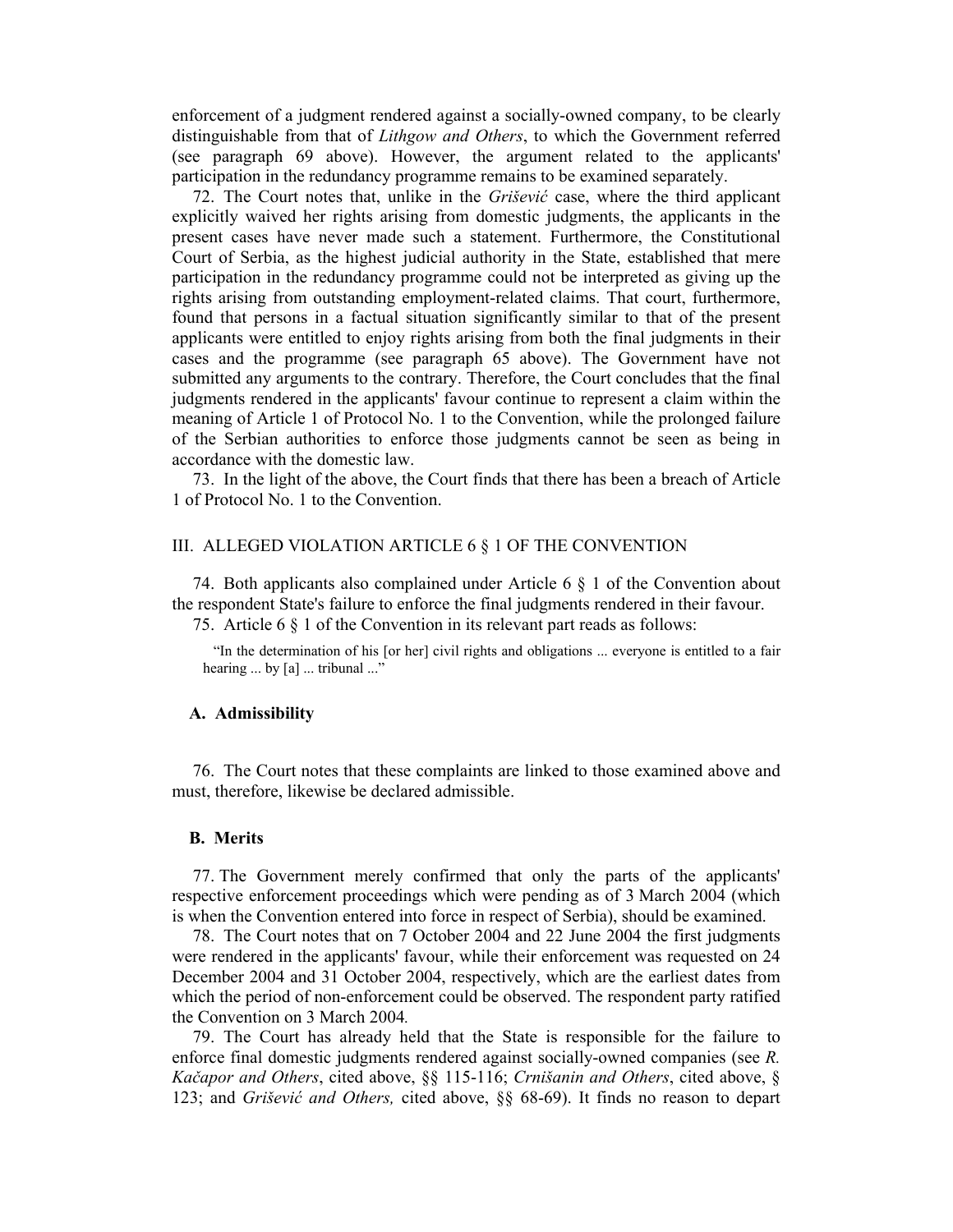from this approach in the present case since the debtor is comprised of State and socially-owned capital (see paragraph 62 above) and the period of non-enforcement has so far lasted between three years and eleven months and six years and seven months. The Serbian authorities have thus not taken the necessary measures to enforce the judgments in question and have not provided any convincing reasons for that failure. Accordingly, there has also been a violation of Article 6  $\S$  1 of the Convention.

## IV. APPLICATION OF ARTICLE 41 OF THE CONVENTION

## 80. Article 41 of the Convention provides:

"If the Court finds that there has been a violation of the Convention or the Protocols thereto, and if the internal law of the High Contracting Party concerned allows only partial reparation to be made, the Court shall, if necessary, afford just satisfaction to the injured party."

#### **A. Damage**

#### *1. Pecuniary damage*

81. The applicants requested hat the State be ordered to pay, from its own funds, the sums awarded in respect of the outstanding monthly paid leave benefits, plus the costs of the domestic enforcement proceedings.

82. The Government considered that the payment the applicants received through the programme should be deducted from the final award under this head.

83. Considering the Government's argument, and having regard to the violations found in the present case and its own case-law (see *R. Kačapor and Others*, cited above, §§ 123-126, and *Crnišanin and Others*, cited above, §§ 137-139), in particular bearing in mind the finding in relation to the different nature of the awards from the applicants' judgments and the programme (see paragraph 72 above), the Court finds that the Government shall pay the applicants the sums awarded in the final judgments (see paragraphs 11, 16, 20, 24, 32, 36, 41, 46, 50 and 54 above), together with any established costs of enforcement proceedings (see paragraphs 14, 19, 23, 27, 35, 39, 44, 49, 53 and 57 above).

#### *2. Non-pecuniary damage*

84. The applicants claimed compensation for non-pecuniary damage as a result of the impugned non-enforcement, leaving it to the Court's discretion as to the exact amounts to be paid under this head.

85. The Government have not contested this claim.

86. The Court takes the view that the applicants have suffered some non-pecuniary damage as a result of the violations found which cannot be made good by the Court's finding of a violation alone. Making its assessment on an equitable basis, as required by Article 41 of the Convention, the Court awards each applicant EUR 6,200 under this head.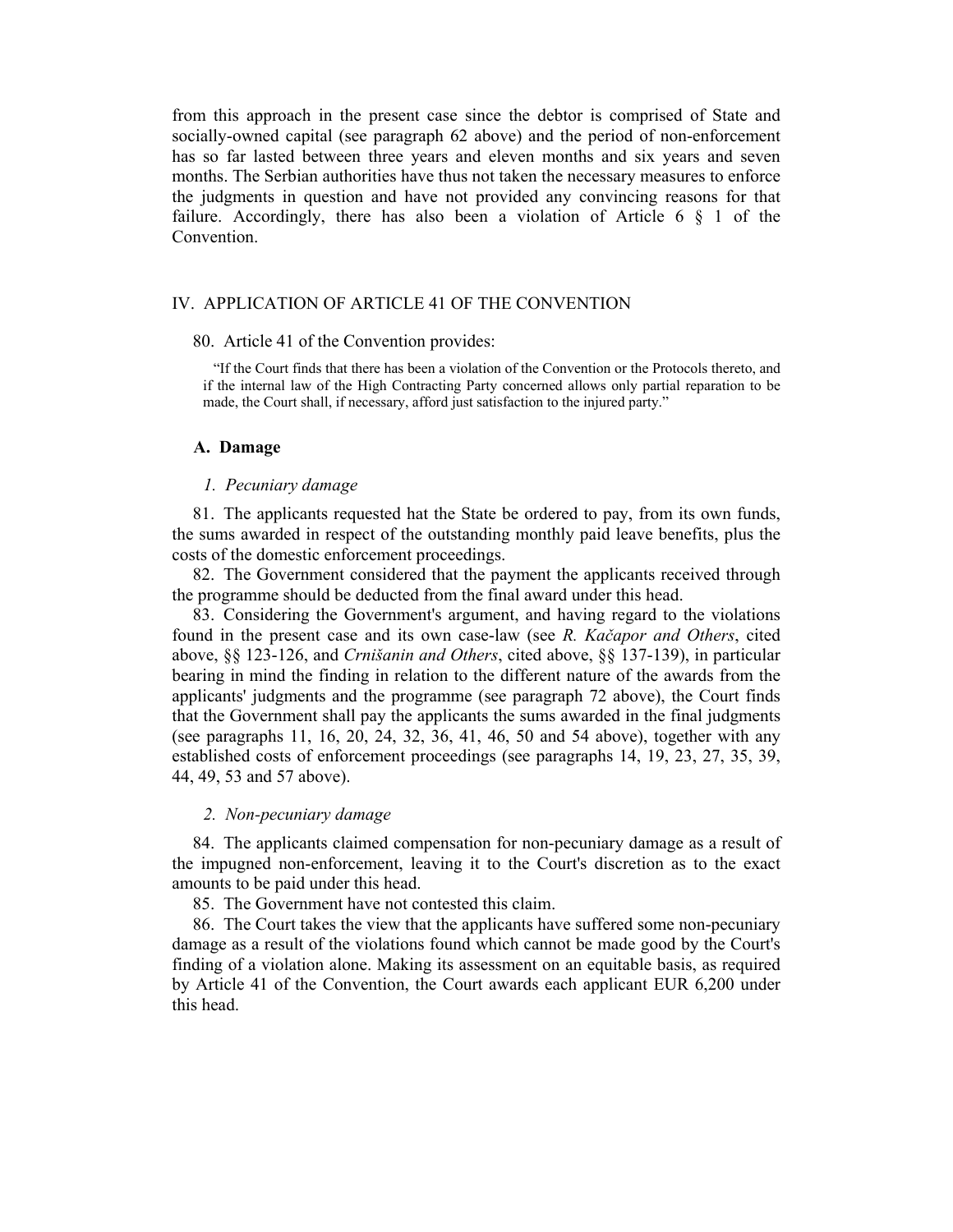## **B. Costs and expenses**

87. The applicants also claimed reimbursement of the costs of the proceedings before this Court, without specifying the exact amount, leaving it to the Court's discretion.

88. The Government contested this claim.

89. Regard being had to the documents in its possession and to its case-law, the Court considers it reasonable to award the sum of EUR 600 for the proceedings before the Court.

## **C. Default interest**

90. The Court considers it appropriate that the default interest should be based on the marginal lending rate of the European Central Bank, to which should be added three percentage points.

## FOR THESE REASONS, THE COURT UNANIMOUSLY

1. *Decides* to join the applications;

2. *Declares* the applications admissible;

3. *Holds* that there has been a violation of Article 6 § 1 of the Convention;

4. *Holds* that there has been a violation of Article 1 of Protocol No. 1 to the Convention;

## 5. *Holds*

(a) that the respondent State shall, from its own funds and within three months as of the date on which this judgment becomes final, in accordance with Article  $44 \& 2$  of the Convention, pay the amounts awarded in the final domestic judgments and enforcement orders;

(b) that the respondent State is to pay each applicant, within the same period, the following sums:

(i) EUR 6,200 (six thousand two hundred euros), plus any tax that may be chargeable, for the non-pecuniary damage suffered, and

(ii) EUR 600 (six hundred euros), plus any tax that may be chargeable to the applicants, for costs and expenses;

(c) that the amounts specified under (b) shall be converted into the national currency of the respondent State at the rate applicable at the date of settlement;

(d) that from the expiry of the above-mentioned three months until settlement simple interest shall be payable on the amounts specified under (b) at a rate equal to the marginal lending rate of the European Central Bank during the default period plus three percentage points;